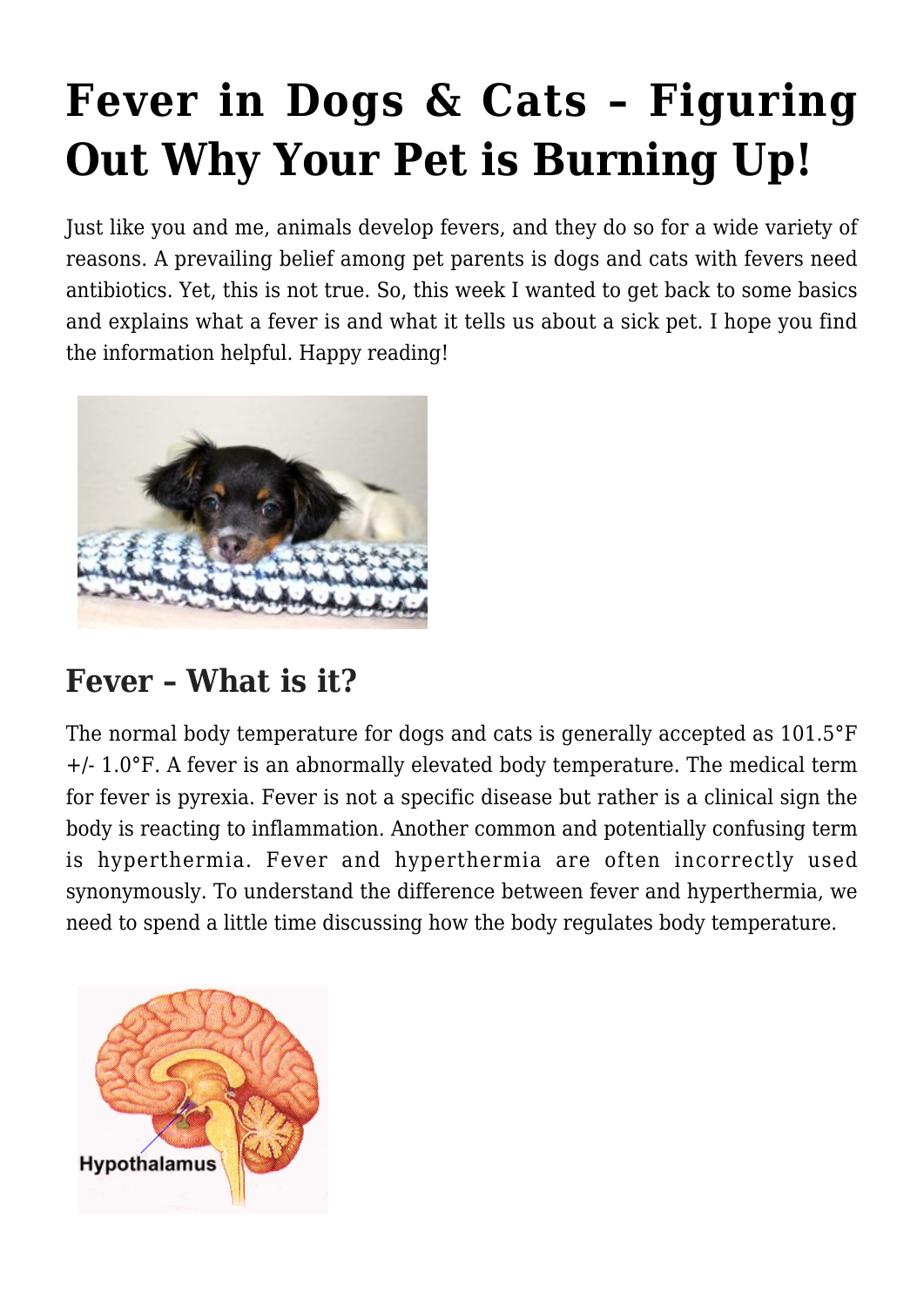Illustration showing the location of the hypothalamus in the brain.

Just like your home, the body of a dog and cat has an internal thermostat – this is called the hypothalamus. It's a small part of the brain, and responds to both internal and external stimuli to keep the body's temperature within about a degree of 101.5°F. This process of temperature control is called thermoregulation. The hypothalamus is very sensitive and receives two signals. The first signal is from nerves that transmit information from warm and cold receptors in the skin. The second signal is the temperature of blood circulating in the small vessels surrounding the hypothalamus.

The body secretes into the blood special chemicals called cytokines in response to inflammation. A common basis for inflammation is infection (i.e.; bacterial, viral, fungal, parasitic, etc.), but other possible causes include drug reactions and immune-mediated conditions. When cytokine-laden blood reaches the hypothalamus, the cytokines induce the release of another chemical called prostaglandin E2 that triggers a series of events causing the hypothalamus to raise the body's set point temperature. In other words, the thermostat is turned up, and this, by definition, is a fever. Infectious organisms (or parts of them) circulating in blood can similarly cause the same chain of events to induce a fever.

In contrast, hyperthermia is an uncontrolled increase in body temperature without changing the body's set point temperature. The increase in body temperature exceeds the body's ability to dissipate heat. A common cause of hyperthermia in dogs and cats is heatstroke. To summarize the difference between fever and hyperthermia, the hypothalamic thermostat is not turned higher in hyperthermia, and the thermostat has been turned up in a patient with a fever.

## **Fever – What does it look like?**

Some pets with fevers have no major clinical signs. Sometimes they are simply slightly less active than normal. Some clues a pet may have a fever include: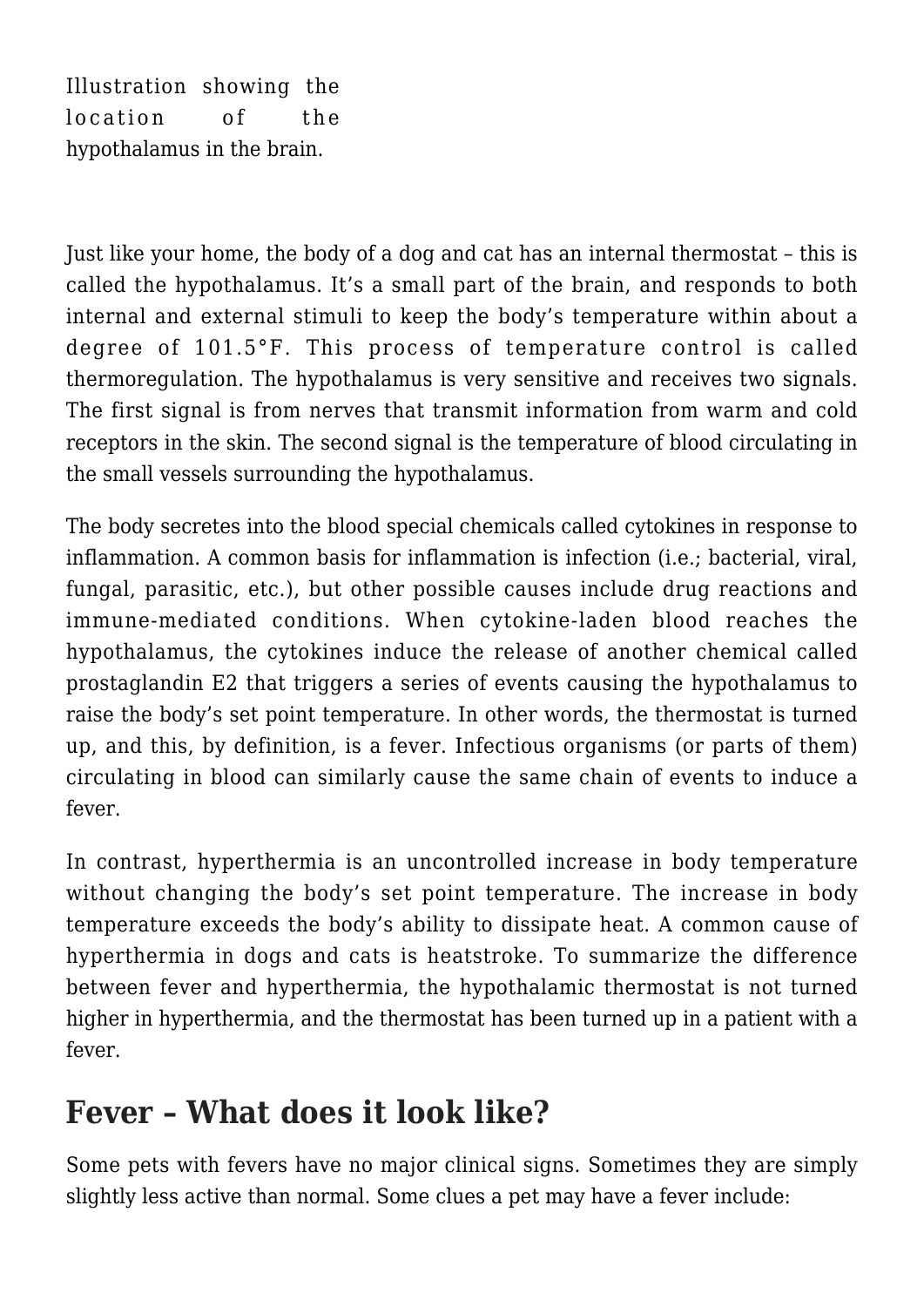- Lethargy
- Reduced (or loss of) appetite
- Shivering
- Feeling warm to the touch

If you have any concerns your pet may have an elevated body temperature, please measure it to confirm your suspicion – see more below for instructions.

## **Fever – How is it diagnosed?**

Documenting an elevated body temperature is relatively straightforward. The traditional method for measuring body temperature in dogs and cats is via the rectum using a standard mercury or digital thermometer. Many pet parents ask about alternative ways to obtain body temperature due to a desire to stay away from their pet's derriere. Measuring body temperature via the ear (called auricular or tympanic membrane temperature) has been studied, but recent studies have shown a clinically unacceptable difference between auricular and rectal temperatures. Other studies have consistently shown axillary (armpit) body temperatures were similarly inferior to rectal ones. Thus, at this time, rectal temperatures remain the gold standard for measuring body temperature in dogs and cats.

Obtaining a rectal temperature is relatively straightforward. No, it's not as bad as you think it is, but you will likely find it best to have an assistant. Using a mercury or digital thermometer, apply lubricant (e.g.: KY Jelly, Vaseline) to the tip, and gently insert the thermometer one to two inches into your pet's rectum with a twisting motion. Keep the thermometer in place for three minutes (for mercury thermometer) or until it beeps (for digital ones). Wipe the tip of the thermometer and read the temperature measurement. Please watch the video below for more information about taking a rectal temperature in pets.

## **Fever – How is it treated?**

Effective treatment of fever depends on accurately identifying the cause of it in the first place. Does a pet have an infection? Is a dog living with an immunemediated disease? Is a cat having an adverse reaction to a drug? Needless to say, dogs and cats with fevers should be evaluated by a veterinarian as soon as